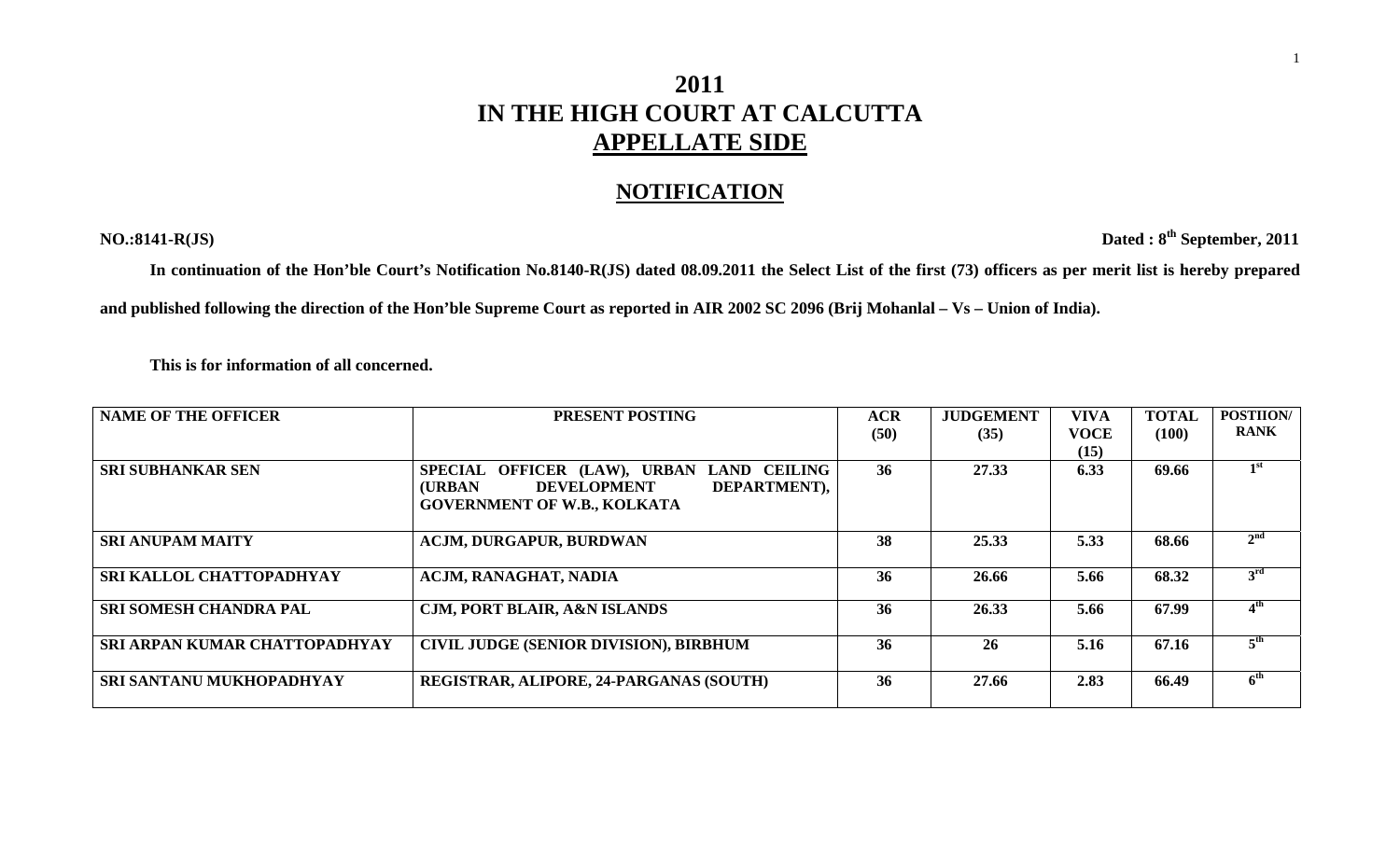| <b>SRI NIRVAN KHESONG</b>                         | <b>CJM, HOWRAH</b>                                                                                                     | 34              | 27    | 5.33 | 66.33 | 7 <sup>th</sup>  |
|---------------------------------------------------|------------------------------------------------------------------------------------------------------------------------|-----------------|-------|------|-------|------------------|
| <b>SRI BHASKAR BHATTACHARYA</b>                   | <b>REGISTRAR, HOWRAH</b>                                                                                               | 34              | 24.66 | 7.66 | 66.32 | 8 <sup>th</sup>  |
| <b>SMT. KUMKUM SINGHA</b>                         | ACJM, BISHNUPUR, BANKURA                                                                                               | $\overline{34}$ | 26.33 | 5.83 | 66.16 | 9 <sup>th</sup>  |
| <b>SRI MIHIR KUMAR MONDAL</b>                     | <b>JUDGE</b><br><b>(SENIOR)</b><br>DIVISION),<br><b>CIVIL</b><br><b>DIAMOND</b><br><b>HARBOUR, 24-PARGANAS (SOUTH)</b> | 36              | 27.33 | 2.66 | 65.99 | $10^{\text{th}}$ |
| <b>SRI SANJEEV KUMAR SHARMA</b>                   | ACJM, ASANSOL, BURDWAN                                                                                                 | 34              | 26.33 | 5.66 | 65.99 | $11^{\text{th}}$ |
| <b>SRI MANAS RANJAN SANYAL</b>                    | CIVIL JUDGE (SENIOR DIVISION), TAMLUK, PURBA<br><b>MEDINIPUR</b>                                                       | 34              | 26.33 | 5.16 | 65.49 | $12^{\text{th}}$ |
| <b>SRI SARAJIT MAJUMDAR</b>                       | <b>CJM, COOCH BEHAR</b>                                                                                                | 34              | 24    | 7.33 | 65.33 | $13^{\text{th}}$ |
| <b>SRI PRIYABRATA DUTTA</b>                       | REGISTRAR, BARASAT, 24-PARGANAS (NORTH)                                                                                | 34              | 24.66 | 6.66 | 65.32 | $14^{\text{th}}$ |
| <b>SRI SANJIB DEY</b>                             | CIVIL JUDGE (SENIOR DIVISION), 2 <sup>ND</sup> ADDITIONAL<br>COURT, BERHAMPORE, MURSHIDABAD.                           | 34              | 26.33 | 4.50 | 64.83 | $15^{\text{th}}$ |
| <b>SRI SURAJIT DEY</b>                            | ADDITIONAL REGISTRAR, SCI, NEW DELHI                                                                                   | 32              | 24.66 | 7.66 | 64.32 | $16^{\text{th}}$ |
| SMT.<br><b>INDRILA</b><br>MUKHOPADHYAY<br>(MITRA) | ACJM, KALYAI, NADIA                                                                                                    | 32              | 27    | 5.16 | 64.16 | $17^{\text{th}}$ |
| <b>SRI RAJIB SAHA</b>                             | CIVIL JUDGE (SENIOR DIVISION), 1 <sup>ST</sup> COURT,<br><b>PASCHIM MEDINIPUR</b>                                      | 34              | 24    | 6    | 64    | $18^{\text{th}}$ |
| <b>SMT. SUTAPA SAHA</b>                           | JUDGE, 6TH COURT, PSCC, KOLKATA                                                                                        | 34              | 24.66 | 5.16 | 63.82 | 19 <sup>th</sup> |
| SRI MUKUL KUMAR KUNDU                             | <b>CIVIL JUDGE (SENIOR DIVISION), MALDA</b>                                                                            | 34              | 23.33 | 6.16 | 63.49 | $20^{\text{th}}$ |
| <b>SRI BIMAL KANTI BERA</b>                       | ACJM, RAMPURHAT, BIRBHUM                                                                                               | 30              | 24.66 | 8.66 | 63.32 | $21^{st}$        |
| SRI PARESH CHANDRA KARMAKAR                       | CIVIL JUDGE (SENIOR DIVISION), ADDITIONAL<br><b>COURT, PURULIA</b>                                                     | 34              | 23.66 | 5.66 | 63.32 | 22 <sup>nd</sup> |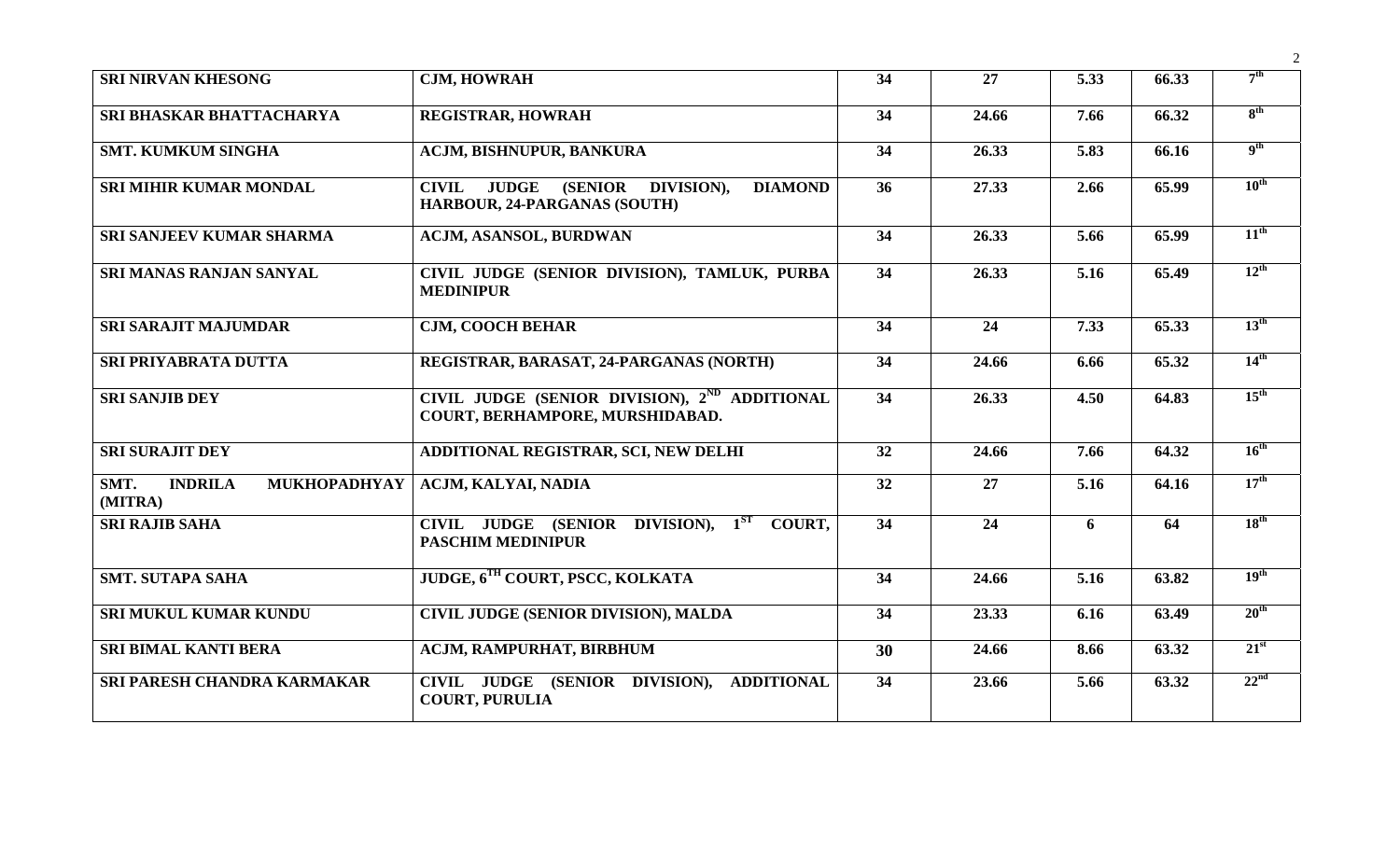| <b>SRI SUJOY SENGUPTA</b>      | ACJM, BARRACKPORE, 24-PARGANAS (NORTH)                                                                 | 34 | 24    | 5 <sup>5</sup> | 63    | 23 <sup>rd</sup> |
|--------------------------------|--------------------------------------------------------------------------------------------------------|----|-------|----------------|-------|------------------|
| <b>SRI MAHITOSH DUTTA</b>      | JUDGE, 2 <sup>ND</sup> COURT, PSCC, KOLKATA                                                            | 34 | 23.66 | 5.33           | 62.99 | $24^{\text{th}}$ |
| SRI GOPAL KUMAR DALMIYA        | CIVIL JUDGE (SENIOR DIVISION), 7TH<br><b>COURT.</b><br><b>ALIPORE, 24-PARGANAS (SOUTH)</b>             | 32 | 23.66 | 7.33           | 62.99 | $25^{\text{th}}$ |
| <b>SMT. SULAGNA DASTIDAR</b>   | CIVIL JUDGE (SENIOR DIVISION), 1ST COURT,<br><b>BANKURA</b>                                            | 32 | 26.66 | 4.33           | 62.99 | $26^{\text{th}}$ |
| SRI DEBABRATA MUKHERJEE        | <b>CJM, JALPAIGURI</b>                                                                                 | 32 | 23.33 | 7.50           | 62.83 | 27 <sup>th</sup> |
| <b>SMT. MADHUMITA ROY-I</b>    | CIVIL JUDGE (SENIOR DIVISION), BONGAON, 24-<br>PARGANAS (NORTH)                                        | 32 | 24    | 6.66           | 62.66 | 28 <sup>th</sup> |
| <b>SMT. MADHUCHHANDA BOSE</b>  | DEPUTY REGISTRAR, WEST BENGAL TAXATION<br>TRIBUNAL, KOLKATA                                            | 34 | 24    | 4.50           | 62.50 | 29 <sup>th</sup> |
| SRI SAMYAJIT MUKHOPADHYAY      | CIVIL JUDGE (SENIOR DIVISION), KATWA, BURDWAN                                                          | 34 | 24    | 4.50           | 62.50 | 30 <sup>th</sup> |
| SRI CHINMAY CHATTOPADHYAY - II | REGISTRAR, CITY CIVIL COURT, KOLKATA                                                                   | 34 | 23.66 | 4.83           | 62.49 | 31 <sup>st</sup> |
| <b>SUBERTHI SARKAR</b>         | <b>JUDGE</b><br><b>CIVIL</b><br><b>(SENIOR)</b><br>DIVISION),<br><b>KANDI,</b><br><b>MURSHIDABAD</b>   | 34 | 23.66 | 4.66           | 62.32 | 32 <sup>nd</sup> |
| <b>MIR RASHID ALI</b>          | ADMINISTRATIVE OFFICER, WEST BENGAL JUDICIAL<br><b>ACADEMY, KOLKATA</b>                                | 34 | 24.66 | 3.33           | 61.99 | 33 <sup>rd</sup> |
| <b>SMT. SUMITRA ROY</b>        | <b>CIVIL JUDGE (SENIOR DIVISION), DARJEELING</b>                                                       | 32 | 23.66 | 6.16           | 61.82 | 34 <sup>th</sup> |
| <b>SRI SUBHASIS GHOSAL</b>     | ACJM, ISLAMPUR, UTTAR DINAJPUR                                                                         | 34 | 24    | 3.66           | 61.66 | $35^{\text{th}}$ |
| <b>SRI SANJOY KUMAR DAS</b>    | <b>CJM, PURULIA</b>                                                                                    | 32 | 22    | 7.66           | 61.66 | 36 <sup>th</sup> |
| <b>SRI SUKUMAR SUTRADHAR</b>   | <b>REGISTRAR.</b><br><b>WEST</b><br><b>DEPUTY</b><br><b>BENGAL</b><br>ADMINISTRATIVE TRIBUNAL, KOLKATA | 34 | 24.66 | 3 <sup>1</sup> | 61.66 | 37 <sup>th</sup> |
| <b>ATAUR RAHAMAN</b>           | <b>CIVIL JUDGE</b><br>(SENIOR DIVISION),<br><b>ULUBERIA,</b><br><b>HOWRAH</b>                          | 32 | 25    | 4.66           | 61.66 | 38 <sup>th</sup> |

3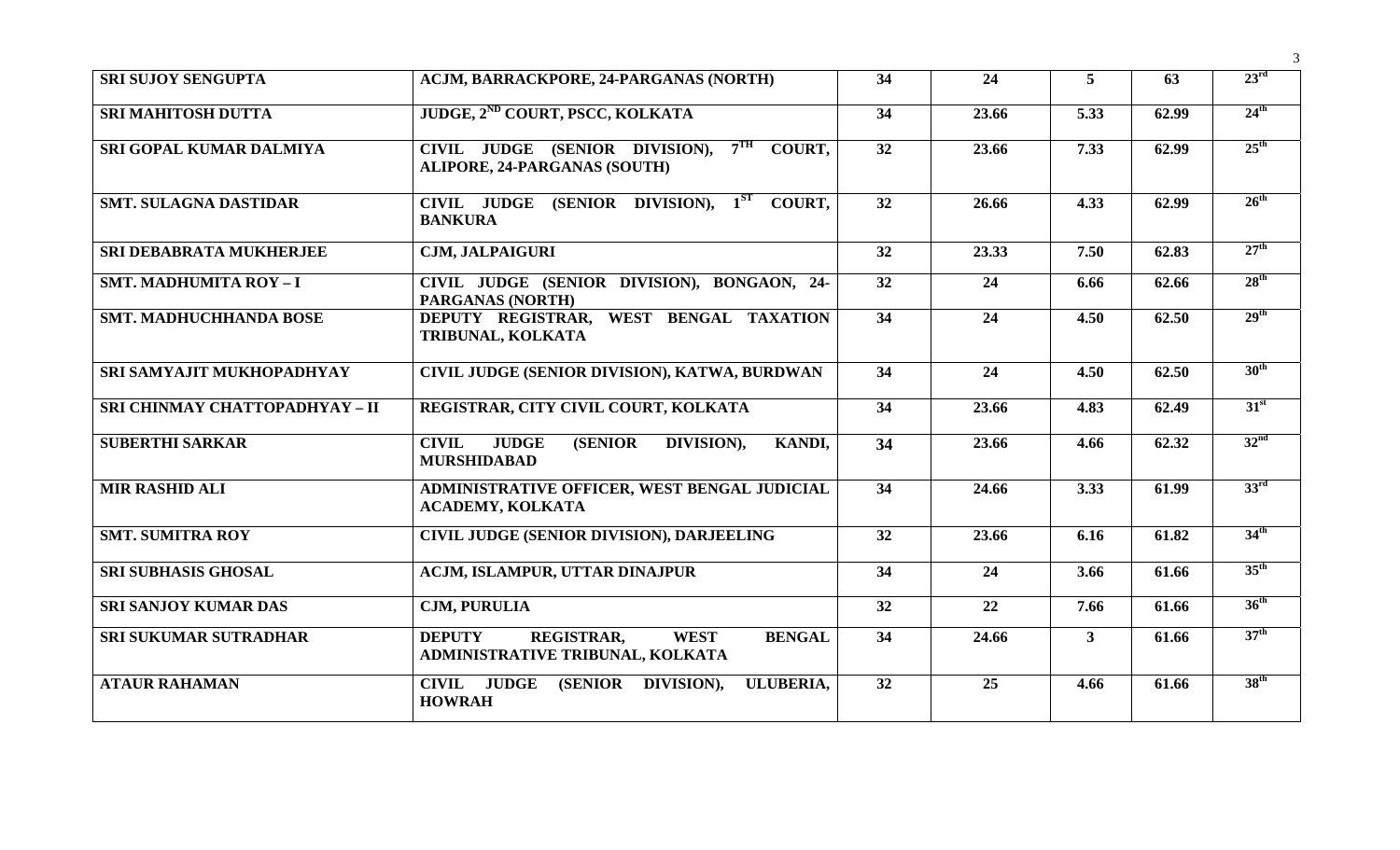| <b>SRI NILANJAN DE</b>              | CIVIL JUDGE (SENIOR DIVISION), $10^{TH}$ COURT,<br><b>ALIPORE, 24-PARGANAS (SOUTH)</b>         | 34              | 24.66 | 3 <sup>1</sup>          | 61.66 | 39 <sup>th</sup> |
|-------------------------------------|------------------------------------------------------------------------------------------------|-----------------|-------|-------------------------|-------|------------------|
| <b>SRI PRASAD KUMAR ROY</b>         | CJM, RAIGANJ, UTTAR DINAJPUR                                                                   | 32              | 23.66 | 5.83                    | 61.49 | $40^{\text{th}}$ |
| <b>SRI SUDHIR KUMAR</b>             | <b>JUDGE</b><br><b>CIVIL</b><br><b>(SENIOR)</b><br>DIVISION),<br>ASANSOL,<br><b>BURDWAN</b>    | 32              | 24    | 5.33                    | 61.33 | $41^{\rm st}$    |
| SRI MONOJ KUMAR RAI                 | <b>CJM, PASCHIM MEDINIPUR</b>                                                                  | 32              | 24.33 | 5 <sup>5</sup>          | 61.33 | 42 <sup>nd</sup> |
| SRI NARENDRA NATH DASGUPTA          | CMM, KOLKATA                                                                                   | 30              | 23.66 | 7.66                    | 61.32 | 43 <sup>rd</sup> |
| <b>SRI JIMUT BAHAN BISWAS</b>       | <b>CJM, MALDA</b>                                                                              | 32              | 23.66 | 5.66                    | 61.32 | $44^{\text{th}}$ |
| <b>SMT. RAJASHREE BASU ADHIKARY</b> | $(SENIOR$ DIVISION), $1^{ST}$<br><b>CIVIL JUDGE</b><br>COURT,<br><b>PURULIA</b>                | 34              | 22.66 | 4.50                    | 61.16 | $45^{\text{th}}$ |
| SRI PRASANTA KUMAR SIL              | CIVIL JUDGE (SENIOR DIVISION), $2^{ND}$<br><b>COURT.</b><br><b>HOWRAH</b>                      | $\overline{32}$ | 25    | $\overline{\mathbf{4}}$ | 61    | $46^{\text{th}}$ |
| <b>SRI NANDAN DEB BARMAN</b>        | <b>CJM, DARJEELING</b>                                                                         | 32              | 23.33 | 5.66                    | 60.99 | $47^{\text{th}}$ |
| <b>SRI ABHIJIT DE</b>               | <b>COMPETENT</b><br><b>AUTHORITY,</b><br><b>METRO</b><br>RAILWAY,<br><b>KOLKATA</b>            | 32              | 24.33 | 4.33                    | 60.66 | $48^{\text{th}}$ |
| <b>MASUK HOSSAIN KHAN</b>           | <b>CJM, BANKURA</b>                                                                            | 28              | 25    | 7.33                    | 60.33 | 49 <sup>th</sup> |
| <b>SMT. ASHIMA PAL</b>              | <b>ACMM, KOLKATA</b>                                                                           | 30              | 23.33 | $\overline{7}$          | 60.33 | $50^{\text{th}}$ |
| <b>SRI RAJA CHATTERJEE</b>          | 3 <sup>RD</sup><br>CIVIL JUDGE (SENIOR DIVISION),<br><b>COURT.</b><br><b>PASCHIM MEDINIPUR</b> | 30              | 24    | 6.33                    | 60.33 | $51^{\rm st}$    |
| SMT. SONALI NANDY CHAKRABORTY       | CJM, TAMLUK, PURBA MEDINIPUR                                                                   | 32              | 22.33 | 6                       | 60.33 | 52 <sup>nd</sup> |
| <b>SRI TAPAS CHANDRA DAS</b>        | CIVIL JUDGE (SENIOR DIVISION),<br>$2^{ND}$<br>COURT.<br><b>PASCHIM MEDINIPUR</b>               | 32              | 23.66 | 4.66                    | 60.32 | 53 <sup>rd</sup> |

4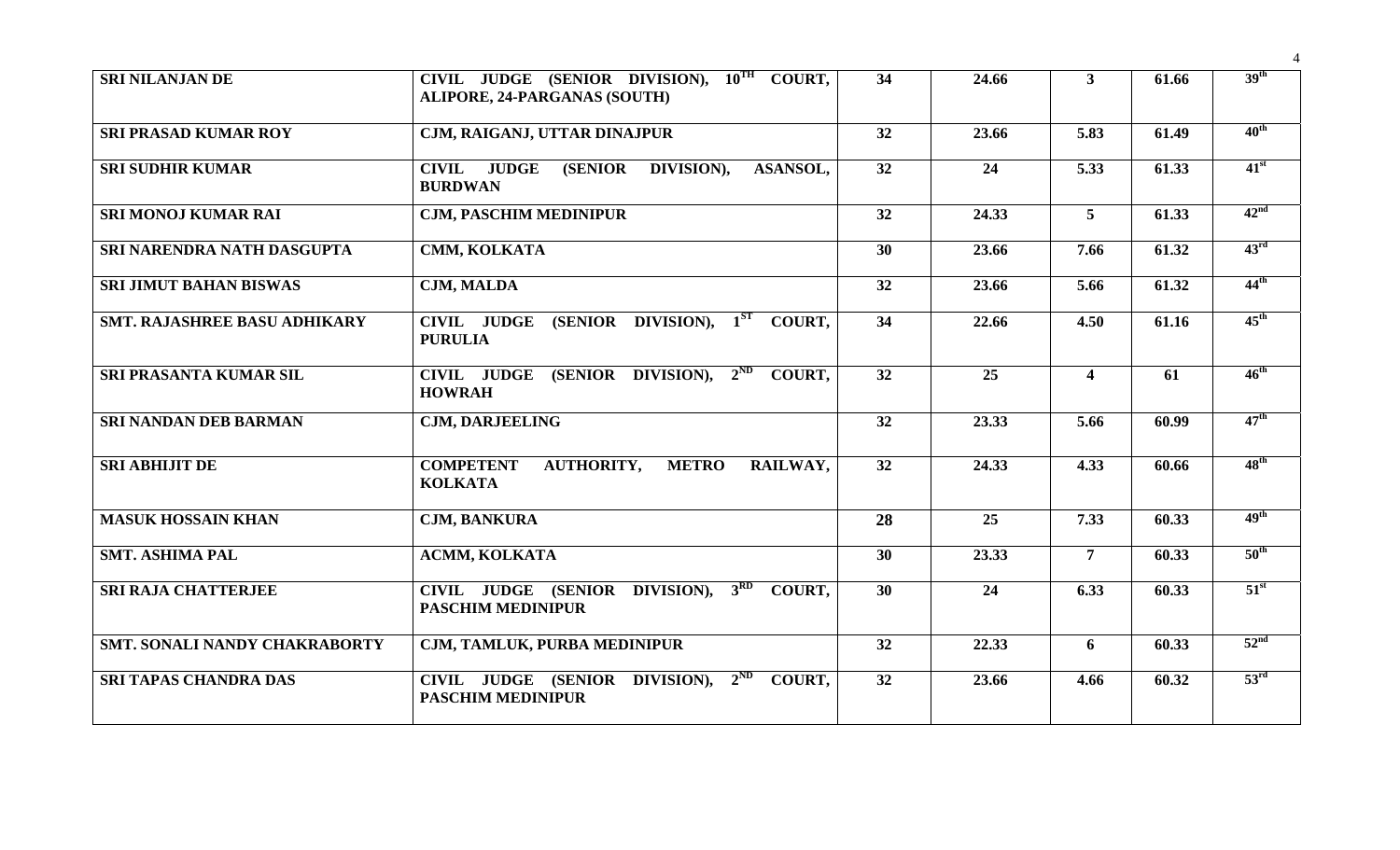| <b>SRI SUBHASH KUMAR KAR</b>   | CIVIL JUDGE (SENIOR DIVISION), 1ST ADDITIONAL<br><b>COURT, BURDWAN</b>                                      | 32              | 24    | $\overline{\mathbf{4}}$ | 60    | $54^{\text{th}}$ |
|--------------------------------|-------------------------------------------------------------------------------------------------------------|-----------------|-------|-------------------------|-------|------------------|
| <b>JAHANGIR KABIR</b>          | CIVIL JUDGE (SENIOR DIVISION), ARAMBAGH,<br><b>HOOGHLY</b>                                                  | 32              | 24    | $\overline{\mathbf{4}}$ | 60    | $55^{\text{th}}$ |
| <b>SRI BIBHAS CHATTERJEE</b>   | CIVIL JUDGE (SENIOR DIVISION), DINHATA, COOCH<br><b>BEHAR</b>                                               | 32              | 22    | 6                       | 60    | $56^{\text{th}}$ |
| SK. MD. REZA                   | <b>ACJM, JHARGRAM, PASCHIM MEDINIPUR</b>                                                                    | 32              | 23.66 | 4.33                    | 59.99 | $57^{\text{th}}$ |
| <b>SMT. MALATI KARMAKAR</b>    | ACJM, ARAMBAGH, HOOGHLY                                                                                     | 30              | 23.66 | 6.33                    | 59.99 | 58 <sup>th</sup> |
| <b>SRI ASHUTOSH SARKAR</b>     | CIVIL JUDGE (SENIOR DIVISION), 2 <sup>ND</sup> COURT, CONTAI,<br><b>PURBA MEDINIPUR</b>                     | 32              | 21.66 | 6.33                    | 59.99 | 59 <sup>th</sup> |
| SRI UTTAM KUMAR NANDI          | <b>CJM, NADIA</b>                                                                                           | 30              | 25.66 | 4.16                    | 59.82 | $60^{\text{th}}$ |
| <b>SRI SOMESH PRASAD SINHA</b> | <b>ACJM, BOLPUR, BIRBHUM</b>                                                                                | 32              | 23    | 4.66                    | 59.66 | $61^{\rm st}$    |
| <b>SRI SURESH BISWAKARMA</b>   | LAW OFFICER, DIRECTORATE OF DRUGS CONTROL,<br>HEALTH & FAMILY WELFARE DEPARTMENT, GOVT.<br>OF W.B., KOLKATA | $\overline{30}$ | 24.33 | 5.33                    | 59.66 | 62 <sup>nd</sup> |
| <b>SMT. SUPARNA ROY - I</b>    | <b>ACJM, KAKDWIP, 24-PARGANAS (SOUTH)</b>                                                                   | 32              | 24    | 3.66                    | 59.66 | 63 <sup>rd</sup> |
| SRI AKHILESH KUMAR PANDEY      | CIVIL JUDGE (SENIOR DIVISION), 6TH COURT,<br><b>ALIPORE, 24-PARGANAS (SOUTH)</b>                            | 30              | 25    | 4.66                    | 59.66 | $64^{\text{th}}$ |
| <b>SRI JEETENDRA GUPTA</b>     | CIVIL JUDGE (SENIOR DIVISION), 1 <sup>ST</sup> COURT,<br><b>BERHAMPORE, MURSHIDABAD</b>                     | 32              | 23    | 4.50                    | 59.50 | $65^{\text{th}}$ |
| <b>SRI UTPAL MISHRA</b>        | DEPUTY REGISTRAR/DEPUTY SECRETARY, STATE<br>LEGAL SERVICES AUTHORITY, WEST BENGAL,<br><b>KOLKATA</b>        | 30 <sup>°</sup> | 23    | 6.50                    | 59.50 | $66^{\text{th}}$ |
| <b>SRI TAPAN KUMAR MONDAL</b>  | ACJM, BASIRHAT, 24-PARGANAS (NORTH)                                                                         | 32              | 23    | 4.33                    | 59.33 | $67^{\text{th}}$ |